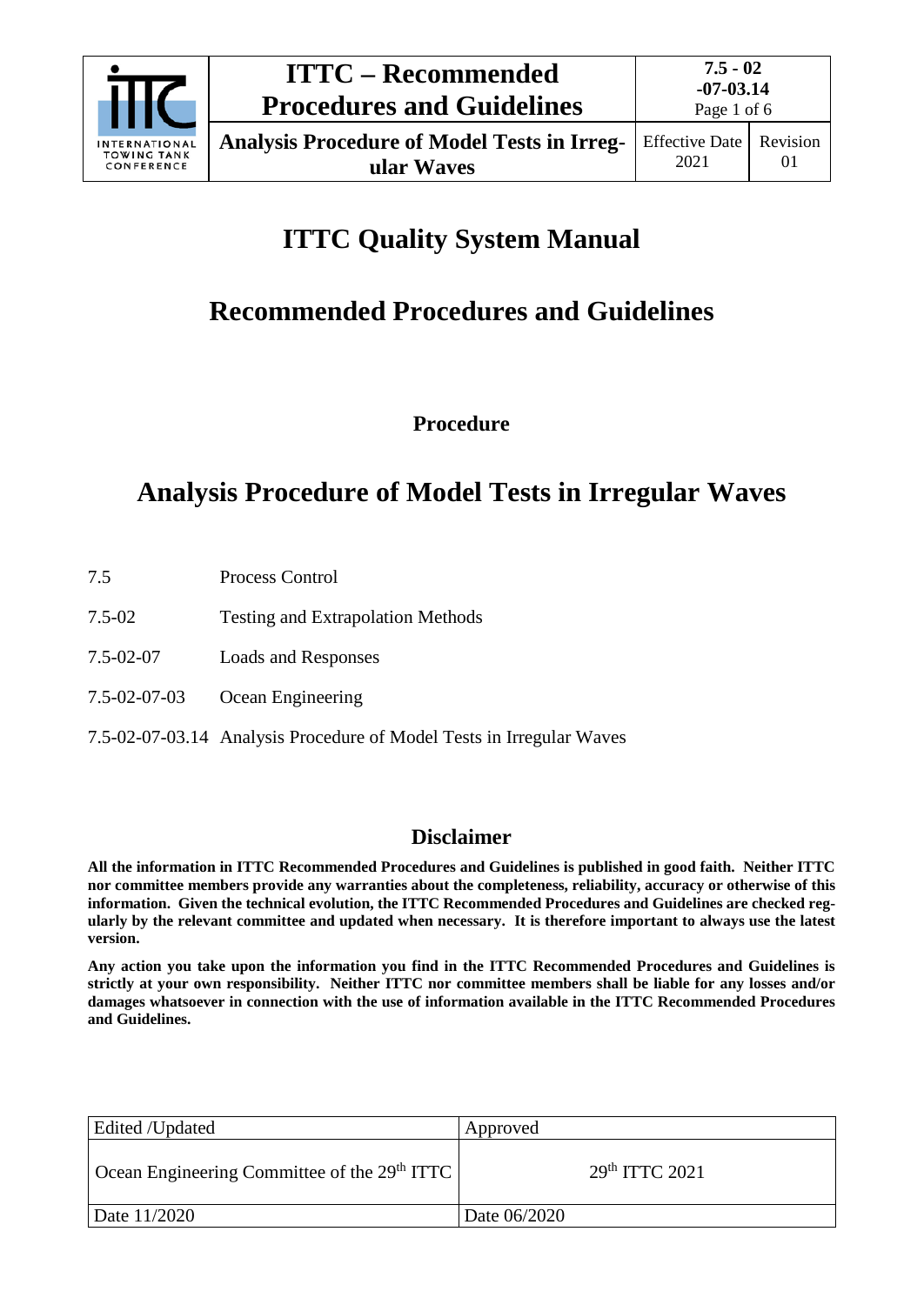

**Analysis Procedure of Model Tests in Irreg-**

**ular Waves**

## **Table of Contents**

| 1. PURPOSE OF PROCEDURE3                                  |
|-----------------------------------------------------------|
| 2. ANALYSIS PROCEDURE FOR<br><b>IRREGULAR WAVE TESTS3</b> |
| 2.1 Choice of duration to be analyzed3                    |
| 2.2 Filtering and trend elimination 3                     |
|                                                           |
| 2.4 Non-Fourier based analysis 3                          |
|                                                           |
|                                                           |
| 3.1 Wave and response spectra4                            |

| 3.3 Nonlinear effects and extremes 4 |
|--------------------------------------|
|                                      |
|                                      |
|                                      |
| 3.7 Deviation from ideal condition5  |
|                                      |
| 4. UNCERTAINTY ANALYSIS5             |
|                                      |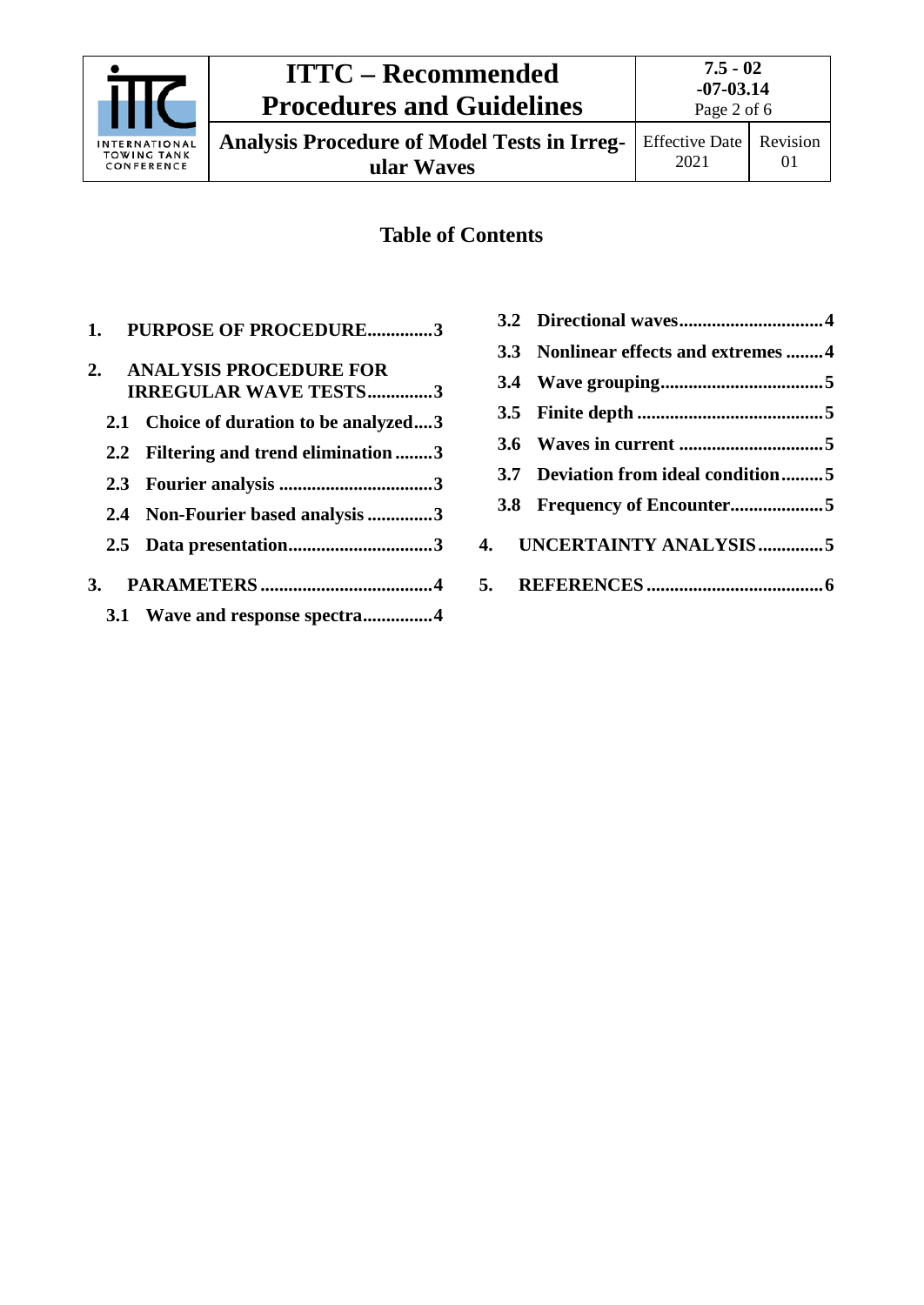

# **ITTC – Recommended Procedures and Guidelines**

**Analysis Procedure of Model Tests in Irregular Waves**

# **Analysis Procedure of Model Tests in Irregular Waves**

## <span id="page-2-0"></span>**1. PURPOSE OF PROCEDURE**

The purpose of this analysis procedure is to ensure the best possible quality and consistent analysis of model test results in irregular waves. Usually model tests in irregular waves are performed to obtain the spectral and statistical characteristics of the responses.

## <span id="page-2-1"></span>**2. ANALYSIS PROCEDURE FOR IRREGULAR WAVE TESTS**

## <span id="page-2-2"></span>**2.1 Choice of duration to be analyzed**

The raw time series for analysis should be chosen by excluding the transient signals at the beginning and at the end of tests. The start and end points should be specified and documented. Note that the duration of the measurement should be sufficiently larger than the one for analysis to assist an accurate definition of the initial and end transient periods.

## <span id="page-2-3"></span>**2.2 Filtering and trend elimination**

Any high-frequency noise, for example, electrical and mechanical noise, should be filtered from the response time series before the statistical or spectral analysis.

In case of low-frequency trends, high-pass filtering prior to the spectral analysis should reduce the corresponding errors in the analysis of the responses. In shallow water, it is important to consider the natural low-frequency of setdown before applying high-pass filters.

The filtering process should not change the phases of response signals.

## <span id="page-2-4"></span>**2.3 Fourier analysis**

The same considerations provided in Section 2.6 of Procedure 7.5-02-03.2 Analysis Procedure for Model Tests in Regular Waves can be adopted.

The measured spectrum is commonly smoothed to reduce undesired fluctuations. This can be achieved by using the weighted averaging method either in the frequency domain or in the time domain.

If the time series contain samples in terms of continuous and singular frequency components, the multi-tapered method can be used for the Fourier analysis (Thomson, 1982).

## <span id="page-2-5"></span>**2.4 Non-Fourier based analysis**

The statistical analysis of measured signals, for example, zero-crossing analysis (ITTC, 2014), can also be carried out to obtain statistical distributions and parameters such as significant values, and maximum / minimum values.

Wavelet and Hilbert transforms can be applied to time varying phenomena such as wave grouping (Hudspeth and Medina, 1988).

## <span id="page-2-6"></span>**2.5 Data presentation**

The following items should be included in the analysis results:

- Time histories of raw input and response signals
- Chosen analysed intervals with specified start and end points
- Fitting and filtering parameters and methods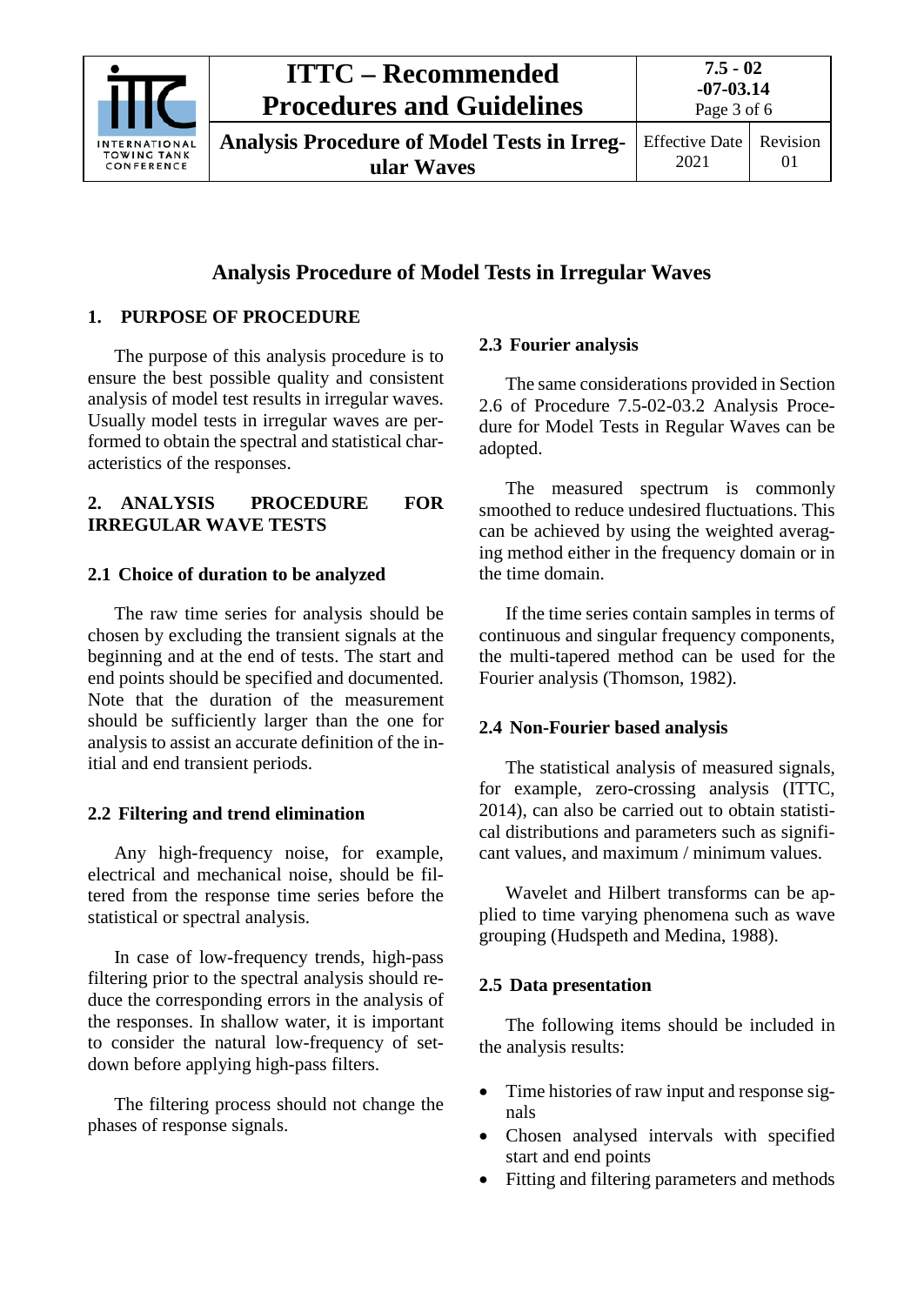

**Analysis Procedure of Model Tests in Irregular Waves**

Effective Date 2021 Revision 01

- Filtered time histories
- Wave and response spectra and their parameters
- Results in terms of RAOs, significant values, RMS, mean values, minimum and maximum values, parameters for extreme value distributions, skewness, and kurtosis
- Uncertainty analysis results

### <span id="page-3-0"></span>**3. PARAMETERS**

To obtain reliable results from irregular wave analysis, the irregular wave tests should be conducted by considering the recommended parameters in Procedure 7.5-02-07-03.1 Floating Offshore Platform Experiments.

In addition, the parameters below should be carefully considered.

### <span id="page-3-1"></span>**3.1 Wave and response spectra**

Energy spectra of waves and relevant responses should be produced through spectral analysis using either the indirect method of Fourier transformation of the autocorrelation function, or the direct method of splitting the record into suitable blocks and subjecting these to a Fast Fourier Transform. The obtained wave spectrum based on the time series of measured irregular waves should be compared with the target one to identify resulting platform responses that may be sensitive to particular part of the wave spectrum (ITTC, 2002).

In addition to the spectral analyses, statistical analyses should be performed to produce, at least, the mean, maximum, minimum, and the significant (mean of 1/3 highest) values. In the presentation of the results, the techniques utilized to smoothen spectral shapes, such as block overlapping, should be documented. When reporting statistics, the number of events and number of encounters should also be reported together with the overall statistics.

#### <span id="page-3-2"></span>**3.2 Directional waves**

Directional wave analysis is preferably performed using the measurements by an array of 5 wave probes. As shown in Figure 1, their locations on a circle of diameter *R* depend on the main wave direction  $(x)$  and the spectrum peak frequency corresponding to a wave length  $\lambda$ . It is necessary to keep the ratio,  $R/\lambda$ , in the range of 0.1 to 0.5, with a recommended value of 0.2 (Benoit, 1993).

Several methods, such as Maximum Likelihood Method (MLM) and Maximum Entropy Method (MEM) (ITTC, 2002), are available for the directional wave analysis. The Bayesian Directional Method (BDM) (Hashimoto and Konbune, 1988) is recommended to ensure robustness and accuracy, despite its computational cost.



Figure 1. Locations of the five wave probes.

#### <span id="page-3-3"></span>**3.3 Nonlinear effects and extremes**

Nonlinear effects in irregular wave analysis can be considered in terms of extreme values, which are then used for extrapolation. The histograms derived from measured time series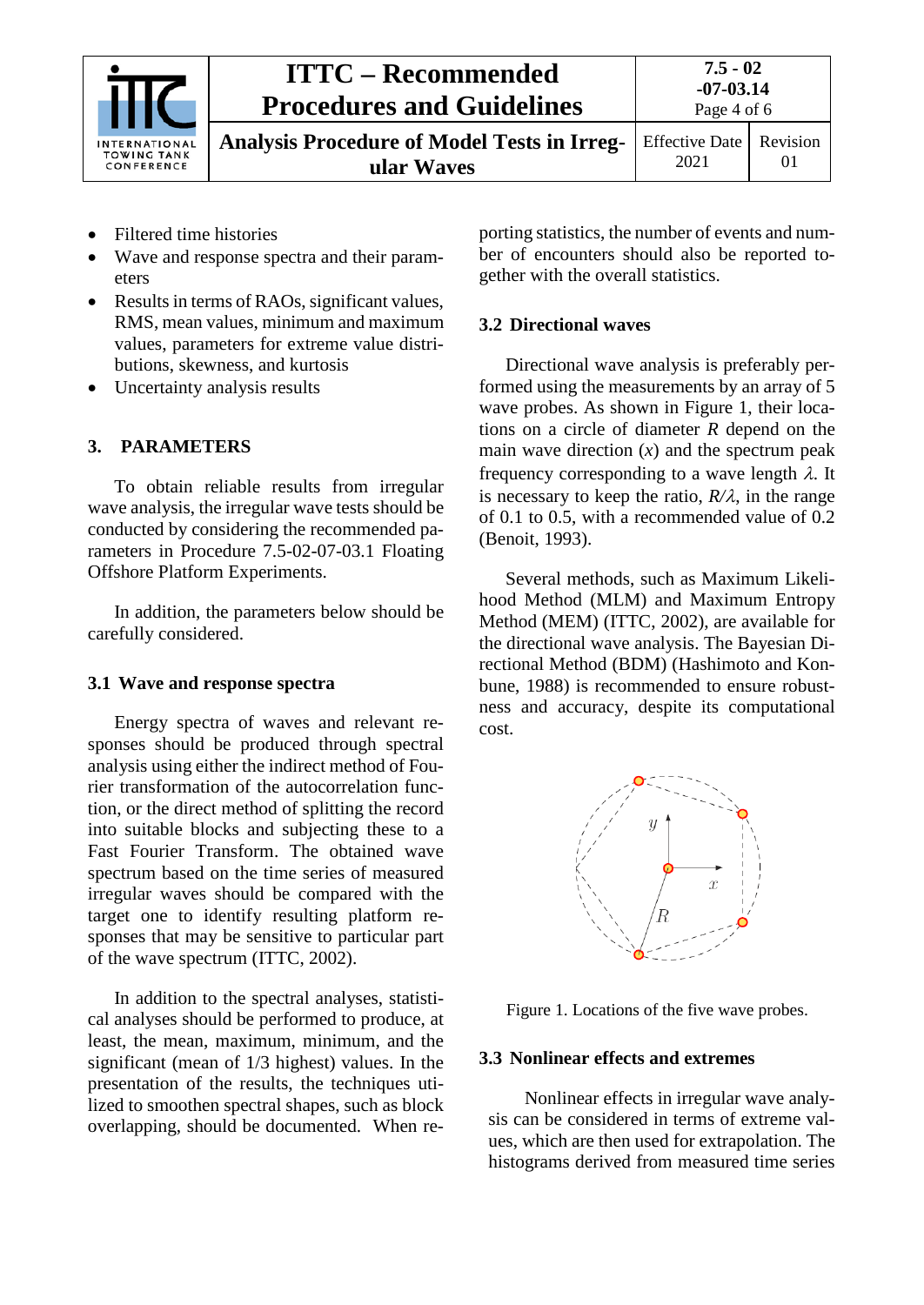

are compared with a known probability distribution, such as Rayleigh distribution and Weibull distribution. The extreme values can then be estimated using the corresponding probability of exceedance.

#### <span id="page-4-0"></span>**3.4 Wave grouping**

Wave grouping occurs in experiments when wave heights are not present in a uniform way (in time) but in groups of high waves or low waves. It can be quantified by the wave groupiness factor (Mase, 1989). Even though generated from the same wave spectrum, two time signals of wave elevation with different wave groupiness factors may lead to substantially different nonlinear effects and/or drift effects. The wave grouping analysis should therefore be performed and documented for the wave time series. An example of wave grouping analysis is provided in the Coastal Engineering Manual (US Army Corps of Engineers, 2008).

#### <span id="page-4-1"></span>**3.5 Finite depth**

If the water depth of the basin varies along the direction of propagation of the waves, the characteristics of the waves will be changed. For example, if the depth diminishes, the phase speed and the wave length will decrease, while the wave height and the wave steepness will increase (wave period remains constant). This wave transformation effect is known as shoaling.

Provided that the water depth of the basin varies slowly relatively to the wave lengths, i.e., the basin depth changes slowly over the longest wave length considered, the formulae to estimate the changes in wave characteristics presented in DNV (2014) can be used.

#### <span id="page-4-2"></span>**3.6 Waves in current**

The spectrum of irregular waves in current should be checked against the target one.

#### <span id="page-4-3"></span>**3.7 Deviation from ideal condition**

Any deviations from target conditions should be identified and documented. For example, the low- and high- frequency wave spectrum tails may not be included in the actual wave spectrum due to the limitation of the wavemaker. Wave breaking at the wavemaker can also dissipate parts of incident energy, leading to lower significant wave height.

Recommended spectrum modification and methods to calculate confidence intervals and tolerance intervals related to generated waves can be found in Kent and Lee, (2016).

#### <span id="page-4-4"></span>**3.8 Frequency of Encounter**

Models may be towed in a towing tank to simulate the current conditions and/or towing conditions. In this case, the response spectra obtained using the measured time series correspond to frequencies of encounter (in terms of speed and heading) rather than wave frequencies. Except for the following seas, the results can then be presented in terms of frequency of encounter for a better understanding of the model behaviour. Notice that when towing is used, current-wave interaction effects should be carefully evaluated.

#### <span id="page-4-5"></span>**4. UNCERTAINTY ANALYSIS**

Uncertainty analysis should be performed in accordance with Procedure 7.5-02-01-01 Guide to the Expression of Uncertainty in Experimental Hydrodynamics.